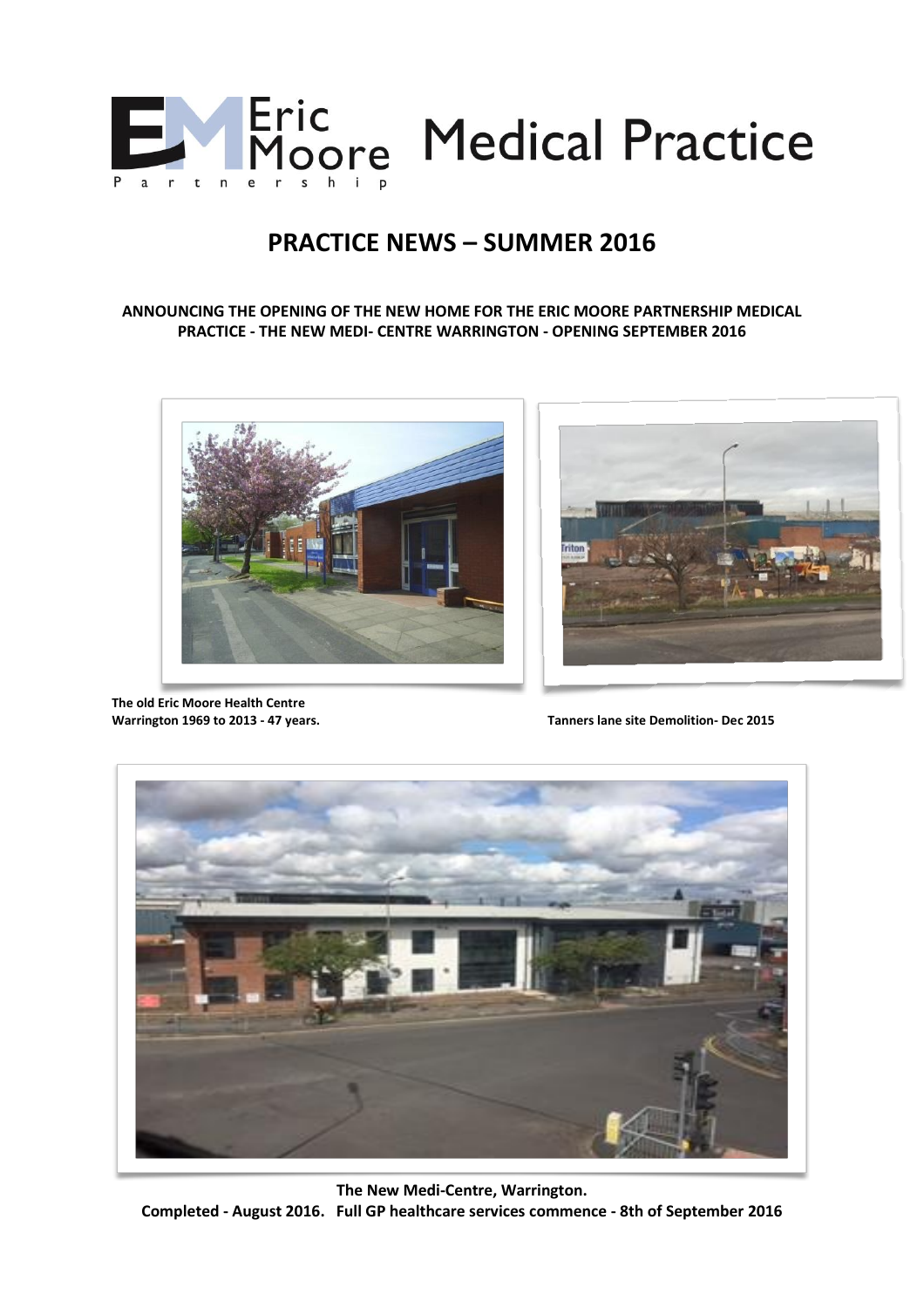**An exciting new lease of life for the old Eric Moore Health Centre as the new modern and state of the art healthcare facility**

## **Medi-Centre - Warrington 1, Tanners Lane, Warrington, WA2 7LY**

Dr Rajkumar and the Eric Moore Partnership Medical Practice team are delighted to advise you that we are nearly ready to move from our temporary premises in Bewsey street and welcome you to access your healthcare services from the new "Medi Centre" on the old EMHC Tanners Lane site.

We are aware that many of you have waited for many years to see this vision become a reality, we are delighted that despite multiple challenges we have successfully taken the build project from concept to completion and eventual readiness together with our patients.We are confident that it will have been "well worth the wait" as the new build facility has been designed with the healthcare needs of the local population of Warrington and its evolving needs in mind. The Practice team are very excited at being able to offer our full range of primary healthcare services from this new site and we shall be looking forward to welcoming more services into the new building to support patients locally over the years.

#### **Transitionary Arrangements for Bewsey St- Please remember Orford Jubilee site remains open as always to support patients through and after transition into the new build.**

The temporary practice site of 74 Bewsey Street premises will close for patient access on Friday 19<sup>th</sup> August 2016

Full service will be available for all Eric Moore Partnership patients from our **Orford Park** branch site as usual from 0800am to 2000pm Monday to Friday and Saturday Mornings.

The Practice Telephone Number remains as **01925 843883** and this number will transfer to the new site too.

The "**Medi Centre**" premises will open for patient services during September 2016 (date to be confirmed)

Services will then also continue to be offered from our Orford Park premises as Eric Moore Partnership will remain a multi-site Practice and offer healthcare services to our patients from across Warrington.

Though the multi-site practice will offer services and registration to all patients, our target population is primarily - the town centre area, Bewsey, Whitecross, Dallam, Longford, Winwick, Howley and Orford areas of Warrington.

All registered patients can access services from both sites - the Medi-Centre on Tanners Lane as well as from our Orford Park branch site.

#### **New GPs, Nurses, Healthcare Assistants and Patient Care Advisors joining us in the new Centre :**

The Practice pleased to advise the appointment of 2 new GPs joining the current Practice team in August 2016 - **Dr Oria Mariscal and Dr Ketaki Pal.** Both GPs are looking forward to working with our current team of GPs and Nurses and serving our Practice patients from both the Medi Centre and Orford Park premises.

The Practice is also delighted to advise that we also have a new Practice Nurse, **Kate Jacobs**, and a new Healthcare Assistant, **Beverly Matthews**, also joining us in late August/early September to further complement the existing team of General Practitioners, Senior Nurse Clinicians, Practice Nurses and Healthcare Assistants.